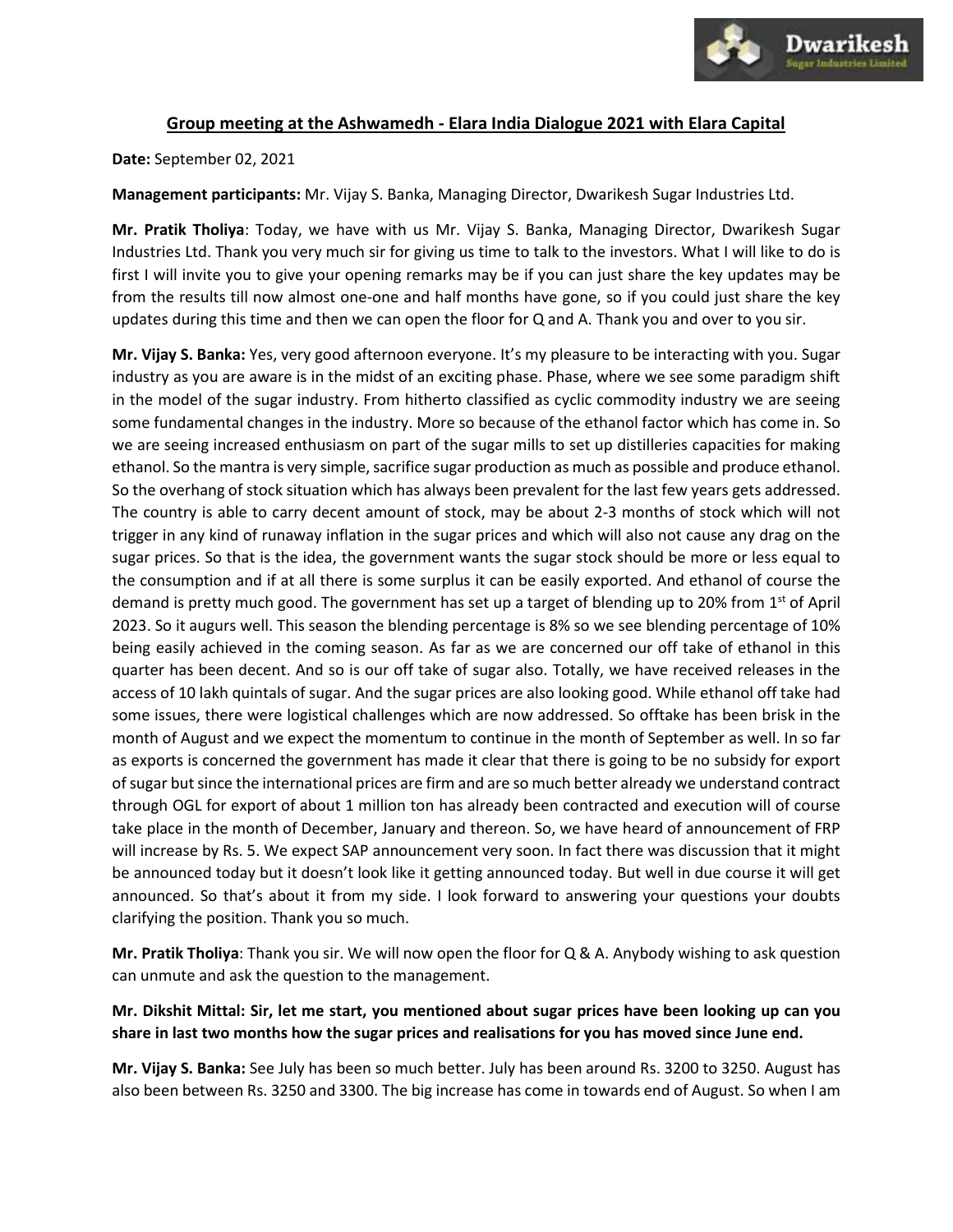

talking about my prices they are average prices. So the big increase has come towards end of August. So now the prices are prevailing in excess of Rs. 3500.

**Mr. Dikshit Mittal:** So, currently our ex-mill selling price is Rs. 3500.

**Mr. Vijay S. Banka:** In excess of Rs. 3500.

**Mr. Dikshit Mittal:** In excess of. And this has been driven by what? Is it just a cyclical thing in the sense that the season is over. Now whatever inventory is there people have to sell that inventory and the demand is looking up because obviously things are opening up. Is it driven by that or there is something more to it which we are missing here?

**Mr. Vijay S. Banka:** It's driven by two factors. Number one, the international prices are also on the rise. So there is a talk of international production being in deficit by about 4 million tonnes. So international prices are firm and looking good. They are beyond 20 cents per Pound. So it does have sentimental impact on domestic prices. Number two, the pent up demand has come up. You see all these days the trading community was acting little carefully. The pipeline was virtually empty. So, now we see pipeline replenishment. The quantity ordered for release I wouldn't say is less, 22 lakh tonnes is a decent quantity for this month. But I think the traders are very buoyant and bullish, and there is this festival month also I mean the next couple of months the festive season is there. So we see prices being good at least until October. Thereafter we will see some cooling off of prices because the new season will start and Maharashtra production will be finding way into the market.

**Mr. Dikshit Mittal:** Ok. And two more things. One is what we are given to understand that North of India there is some bit of challenge from rainfall perspective. There has been deficient rainfall as of today. So do you think it's going to impact sugar production by anything or no it is not going to impact?

**Mr. Vijay S. Banka:** So you talked about deficit rainfall. This was the story a week ago. We had good rainfall in the last one week. So this climate is one thing which you know nobody can claim expertise as to how it will turn, you know what will be the production, how will be the yields and how will be the production and recovery and so on and so forth. It's very difficult to say but I can talk about our command area. We see increased plantation number one. Number two better recoveries, better yields. When I say recoveries, I am talking about yields at the farm level. And there should also be good recoveries for us which means the sucrose content in the sugar should be higher. But having said that, I must moderate my forecast because the last 3-4 days the rainfall has been incessant, and that has resulted in flooding of some cane areas. Which is too early now. Of course the cane fields will dry up and there should not be any significant impact on account of that. We crushed about 378 Lakh quintals last year. We should at least crush about 3-4% more cane during the coming season.

**Mr. Dikshit Mittal:** Ok, and you mentioned about some logistic challenge and ethanol offtake. Can you throw some light? What exactly was the challenge? Thanks.

**Mr. Vijay S. Banka:** See firstly, we had opted for depots which are very close by. Close to our sugar mills so as to take benefit of lowest transportation cost. So we have seen most people thronging to such close by depots. Oil marketing companies also gave the allotment which they in first place should not have given. But once there were abrupt cancellations of ethanol allotments of the nearby depots so we opted for some distant depots. The normalcy has resumed.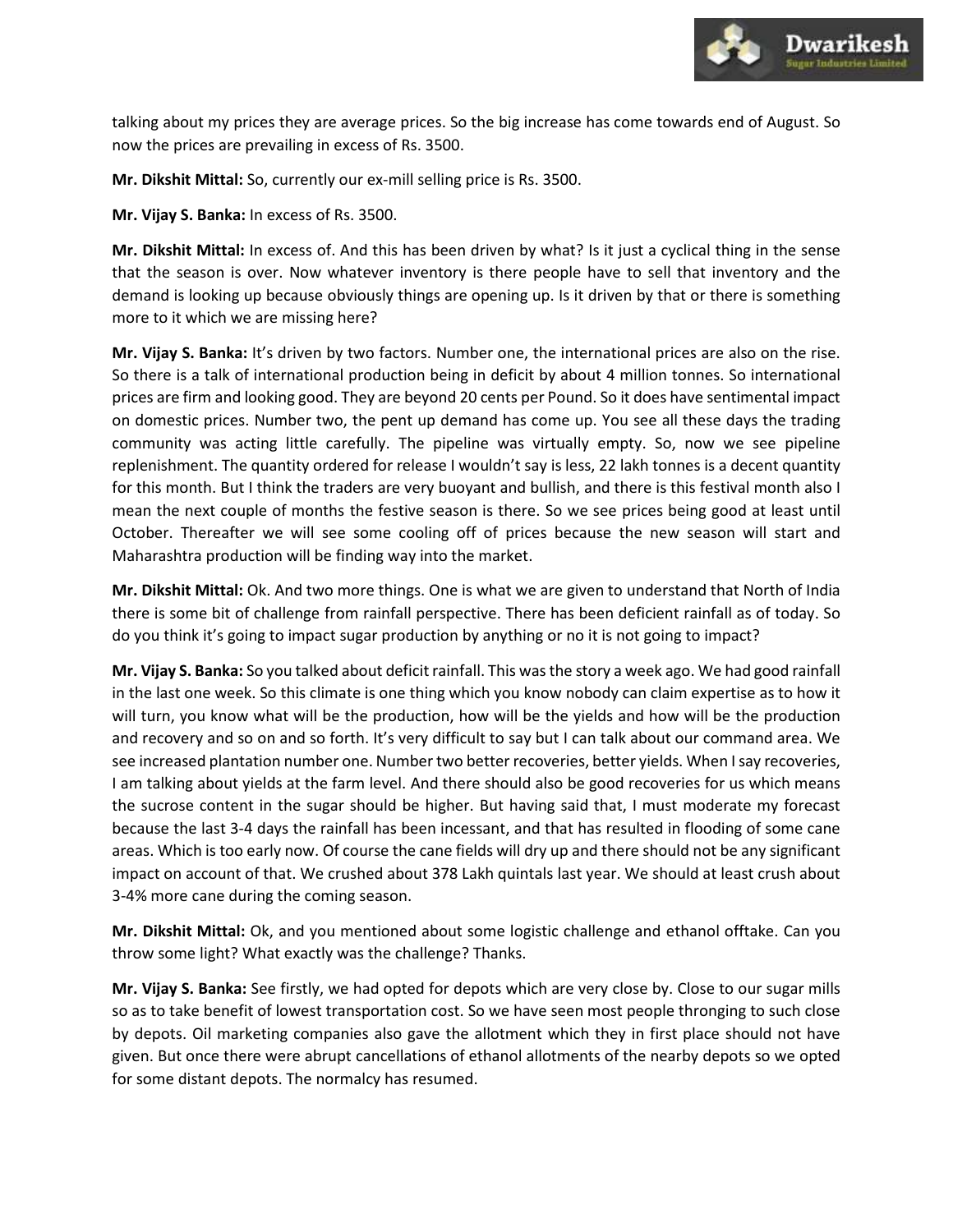

**Mr. Dikshit Mittal:** So will it lead to lower profitability because you are supposed to get a fixed price and the logistics were not covered.

**Mr. Vijay S. Banka:** Yes, if you opt for a far off depot marginally the transportation is high, they reimburse you for the transportation cost but it not as much as what you incur. So there is a small dent which causes lower eventual realization.

**Participant:** Hi sir good afternoon sir. Just wanted know what are the early estimates for next year's production? As you mentioned it will be 3-4% higher. So on all India level what can be the production?

**Mr. Vijay S. Banka:** ISMA's committee meeting is scheduled for tomorrow. I can talk on the basis the last committee meeting which was held and in which ISMA took cognizance of the production estimates. So as per the last estimate drawn by ISMA India is expected to produce 31 million tonnes of sugar. This is after considering 3.4 million tonnes of sugar sacrifice in favour of ethanol. So which means at a gross level the production is about 34.4 million tonnes.

**Participant:** Ok sir. And is there any downside risk to that estimate?

**Mr. Vijay S. Banka:** Ya, I mean these estimates they always keep changing and I don't see any possibility of any upward increase in the estimate. If at all there is going to be a small downside bias that may happen.

**Pratik Tholiya:** 34.5 million the number you have given out now that is on the best case scenario?

**Mr. Vijay S. Banka:** Yes that is under the best case scenario.

**Pratik Tholiya:** It is very unlikely that we will cross this number but there is a chance based on weather condition.

**Mr. Vijay S. Banka:** Absolutely. In fact Maharashtra also saw lot of water logging in the fields. So people have already started revising the numbers downwards so far as Maharashtra's production is concerned. But anyways Pratik, that's best case scenario or worst case scenario as you may call it. So 34.4 million tonnes at gross levels and 3.4 million tonnes of sugar sacrificed in favour of ethanol. Now personally if you ask me my gut is that the sacrificing in favour of ethanol will be higher than 3.4 million tonnes.

**Pratik Tholiya:** This is based on the new capacities that……….

**Mr. Vijay S. Banka:** Capacities which are coming up.

**Pratik Tholiya:** If you factor some of the existing capacities it can be higher. The diversion upwards of 3.5 million tonnes.

**Mr. Vijay S. Banka:** Absolutely.

**Mr. Dikshit Mittal:** You mentioned this diversion is 3.4 so what kind of blending we expect next year?

**Mr. Vijay S. Banka:** 10%.

**Mr. Dikshit Mittal:** 10% Ok. Because sir now I think beyond 10-12% blending…

**Mr. Vijay S. Banka:** Is permissible.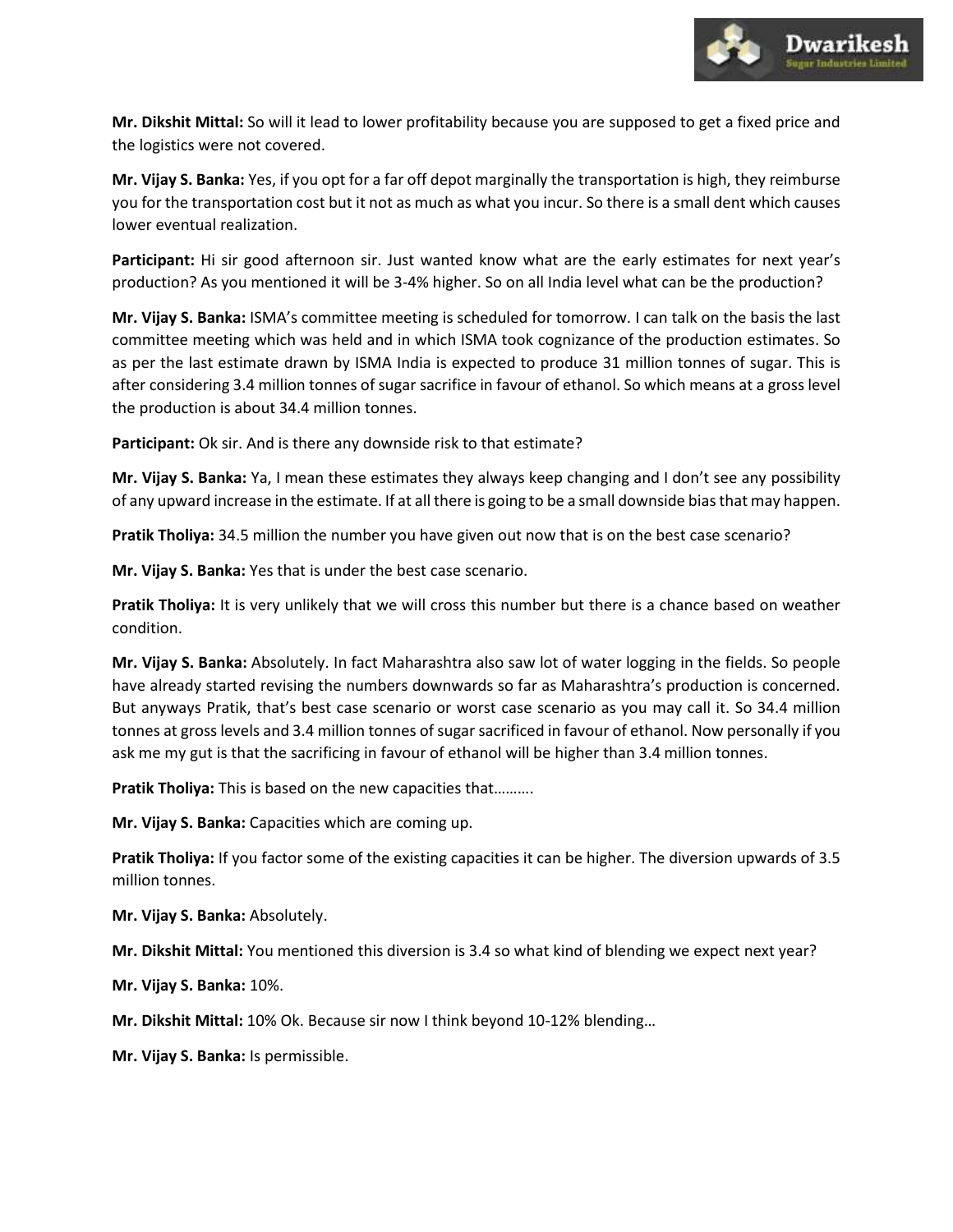

**Mr. Dikshit Mittal:** It is permissible but I think it will take time because of engine issues. So can we say that in the near term 2.5 to 4 million tonnes is the maximum that can be diverted?

**Mr. Vijay S. Banka:** No, in fact the target is to sacrifice up to 6 million tonnes by 2023. From 1<sup>st</sup> of April when we are talking of 20% blending of ethanol, the sacrifice that we envisage is more than 6 million tonnes. So for example in a best case scenario if the sugar production at gross level is let's say 34 million tonnes, so you sacrifice about 6 million tonnes of sugar production in favour of ethanol. Which is more or less equal to the consumption, which is what the government's objective is.

**Mr. Dikshit Mittal:** But this 20% blending will take lot of time right?

**Mr. Vijay S. Banka:** Yes, it will take time.

**Participant:** So from here from 3.5 to 6 I think it will be more gradual

**Mr. Vijay S. Banka:** Ya gradual. You see there are players, who all are the stakeholders in the sugar industry. So sugar industry is showing its seriousness and enthusiasm by setting up capacities. So now of course for the government and the oil marketing companies they have to set up their infrastructure for blending ethanol of such high percentage. So that is what is required. And additionally the automobile manufacturers they have to accordingly make subtle adjustments in their engine design, etc. so that the vehicles are E-20 compliant from 1<sup>st</sup> April 2023 onwards.

**Mr. Dikshit Mittal:** Right sir and lastly because now the export subsidy is gone, so what kind of exports do you see? So even at 20 cents, in terms of exports can we do 5-6 million tonnes

**Mr. Vijay S. Banka:** 6 million tonnes can happen. Already 1 million ton contracts have been signed. So 5 million tonnes more, I mean it's always a possibility. We, in UP sugar mills may be a little, we are a little price sensitive but we have seen some Maharashtra sugar mills participating more enthusiastically than us.

**Mr. Dikshit Mittal:** Right sir. But without subsidy I think below 18-19 cents it will not make sense right?

**Mr. Vijay S. Banka:** Presently prices are on 20 cents. So, we have also done a contract for small quantity of course. Our quota last year was about 80,000 metric tonnes. So, we have done a contract worth 25,000 metric tonnes. It's an INR deal we have done. So our realisation for Kandla will be 34500 which means that ex-factory realization of about 32500. Now mind you this is raw sugar. Whereas the cost of the production everything etc. you can take a benefit of another Rs. 1.5 at least. So it equates to selling sugar domestically at Rs. 3400 a quintal.

**Mr. Dikshit Mittal:** Thank you sir.

**Jayesh Gandhi:** How are you sir? It's been a long time.

**Mr. Vijay S. Banka:** Very well sir. How are you? It's been really long time. How are you doing sir?

**Jayesh Gandhi:** So far so good. I taking a short break from professional management job. Taken a short sabbatical.

**Mr. Vijay S. Banka:** Why sir? We all are going to be the losers if you do so.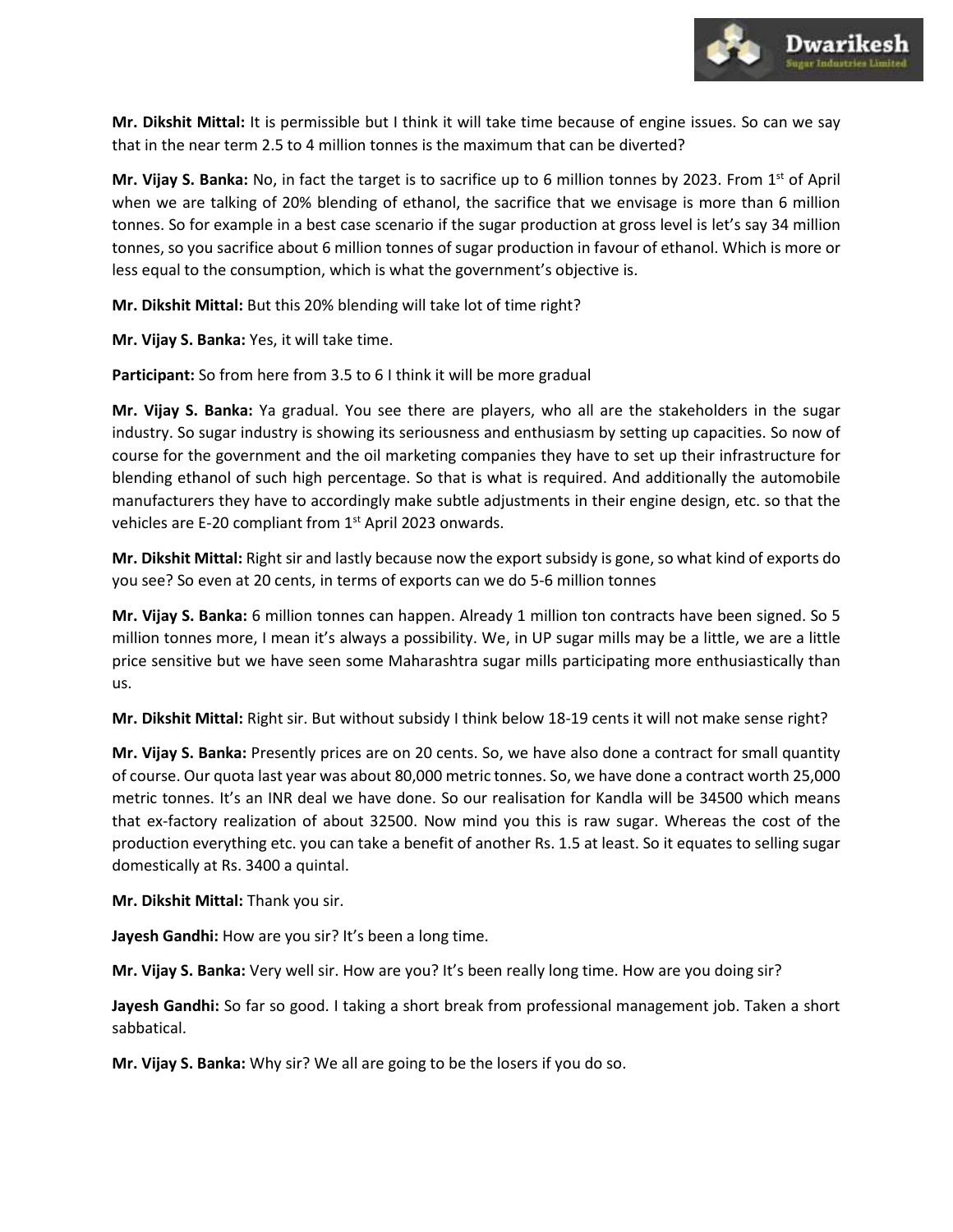

**Jayesh Gandhi:** Ya. I have been working for a long time I thought I will take a short break but it's great to catch up with you on this call. Couple of quick questions from my side. One is that how are we shaping up in terms of our ethanol business? In the sense our ethanol capacities were much smaller but we are looking add capacity. So if you take next 3 years view what proportion of our sales will or mix will become ethanol and how are we taking opportunity benefit here?

**Mr. Vijay S. Banka:** Sure sir. So in the last financial year total quantity of ethanol sold was about 3.17 crore liters. Half of which was made from C Heavy molasses and half from B Heavy molasses. Now, in FY 21-22, we expect to sell more than 5 crores liters of ethanol and all of which is going to be made from B Heavy molasses. And we have already started execution of our new project 175 KLPD Distillery at our Bareilly unit. So I must say that the progress so far of the project although it's early stages has been very satisfactory. So once that project comes up, we will in FY22-23 it will come up sometime in the month of July or August. So we should start using them. But once both the distilleries are fully operational, our ethanol capacity of production as well as sales will be close to 11 crore liters. So what was 3.17 crore liters in FY 20-21, will become more than 5 crore liters in FY21-22. In FY22-23 we will get partial benefit but yet we will be around if not 11 crore liters we should be at least around 7 crore liters plus in FY22-23, around 8 crores at least we should be. And thereafter we should have a run rate of 11 crore liters.

**Jayesh Gandhi:** I understand. Fair enough. And again because our capacities are new, will we get better margins than what we have seen in some of the established players reporting in ethanol business? And in FY24 what would be our mix of ethanol and sugar?

**Mr. Vijay S. Banka:** It will progressively increase. Now for example in 2021 our sales was about 8%. Ethanol sales of the total sales was 8%. We should see this going up to 12-13% in FY 21-22. And thereafter we should be close to 20% at least about. And then, more than 30% of our sales should come from ethanol. Once are fully operational our 30% sales should come from ethanol.

**Jayesh Gandhi:** Ok. And what about margins there? Would we get around 20% range or you think it will be?

**Mr. Vijay S. Banka:** Ya it should be around 20%. See eventually margin is a play of what price transfer price you assign to the B Heavy molasses or the juice from sugar mill to the ethanol plant. But to assume a margin of 20% would be safe and fair.

**Jayesh Gandhi:** Fair enough. And what about the way forward in the sense once this capacity expansion is done in ethanol, would we be looking at more or this is it for the time being?

**Mr. Vijay S. Banka:** For the moment this is it. We will want to set up the capacities and stabilize the capacities or maximise our output to the extent possible and you know within the sugar plant for example there is always an effort to increase the crushing capacity by making the farmers grow more and more sugarcane. So once our crushing numbers increase our ethanol production numbers will also accordingly increase.

**Jayesh Gandhi:** Great to know that. Thanks for the feedback and all.

**Mr. Vijay S. Banka:** Thanks sir. Thank you.

**Participant:** Sir in terms of sugar inventory how much will we be carrying currently?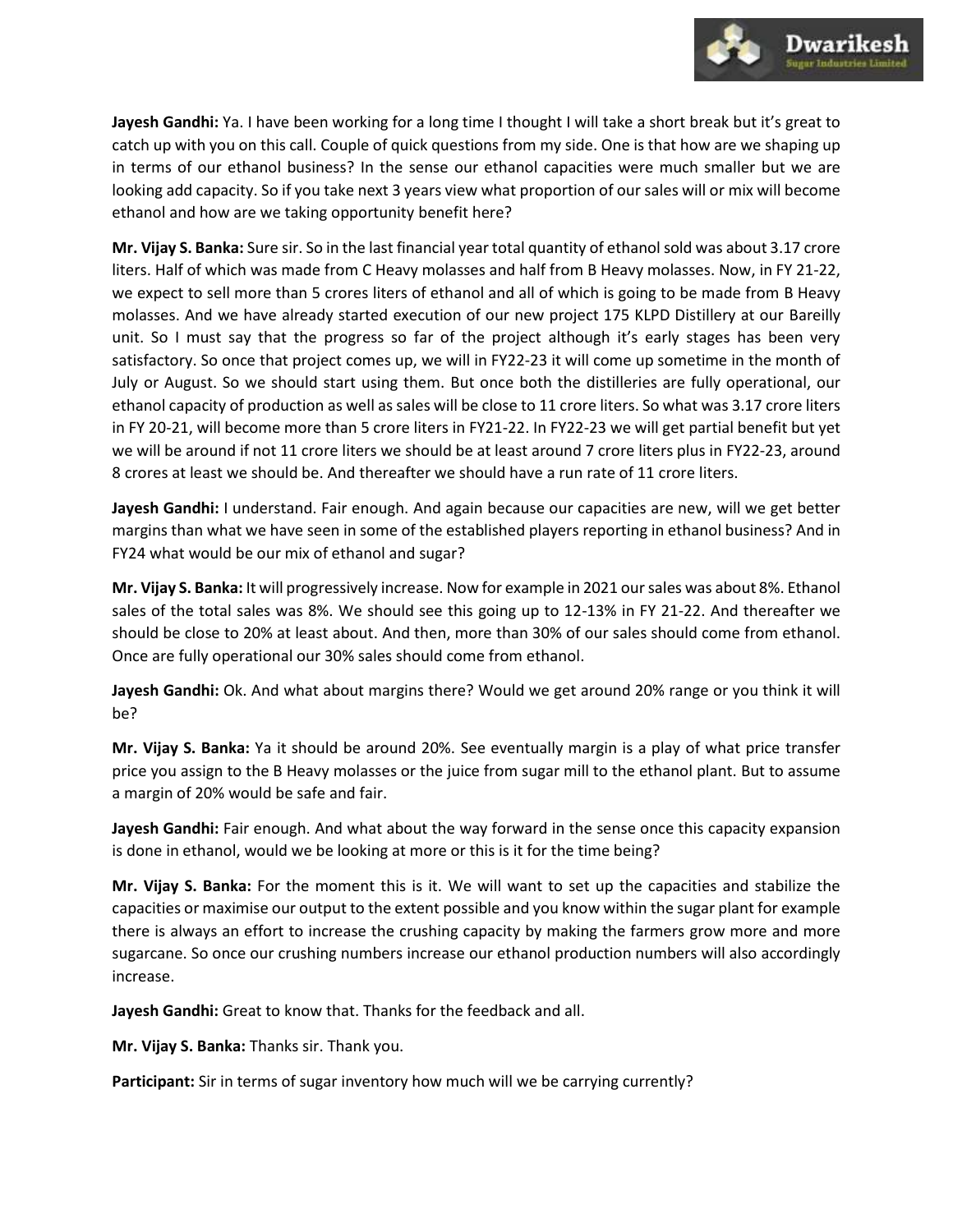

**Mr. Vijay S. Banka:** What inventory of the last season we are carrying and the kind of releases which we are getting, we should exhaust our entire stock sometime in December or at the most in Jan which is a significant improvement over the last year. Because last year, we exhausted our stock in the month of March. This time around we should be able to exhaust our stock in the month of either December or at the most first half of January.

**Participant:** And do you think given sugar prices are now reaching Rs. 35 odd level, the release quota can be increased so that the prices don't go beyond a certain level where the government is not comfortable. Because if Rs. 35 is ex-factory, then the retail price will be higher closer to 40. I am just thinking from that perspective.

**Mr. Vijay S. Banka:** No, so let me tell you. The price of 35-36 had prevailed in 2016-17 also and that did not cause any scare to the government. So up to 36 if you ask me everybody should be comfortable. But yes, the runaway increase in the prices scares the industry also because as you rightly said there can be some extra releases which the government can put in the market. We should not be greedy we should earn decent money from sugar decent amount of money from ethanol so, yes there is always the scare is there but we are presently enjoying a good status that we are in.

**Participant:** And do you think that if the release mechanism of quota remains where it currently stands do we see a high probability of prices reaching 35…. 36-37 or as the demand picks up we are near the festive season so in that sense.

**Mr. Vijay S. Banka:** It's possible but unlikely if you ask me. There was this last month increase, sudden increase in the prices but the industry behaved in a very disciplined and responsible manner. You see basically the demand comes from the traders and the merchants. They are the ones who offer higher prices. But we also exercise restraint and we act responsibly.

**Participant:** Ok. But while you mentioned you will be able to exhaust sugar inventory by December of this year or most probably by Jan, can you quantify what was the inventory if not currently but by June end. How much was it?

**Mr. Vijay S. Banka:** I remember that number was always published. Let me see if I can give you that number…. One second. Just a moment I will give you the number. Ya so June right?

**Participant:** Yes sir….

**Mr. Vijay S. Banka:** Ya one moment. In June we were carrying inventory of 25.40 lakhs quintals of sugar

**Participant:** And what price the same was valued at… you can share that also.

**Mr. Vijay S. Banka:** Ya sure… June we were carrying inventory of 25.40 Lac quintal. And it was valued at Rs. 2915 per quintal

**Participant: Ok…. In terms of ethanol…**

**Mr. Vijay S. Banka:** Ya you can go ahead with your question…. I will give you the data in the meantime.

**Participant:** In terms of ethanol when is the bidding for the next year or tenders for the next year are going to be announced and what kind of pricing can we see… any sense on the same.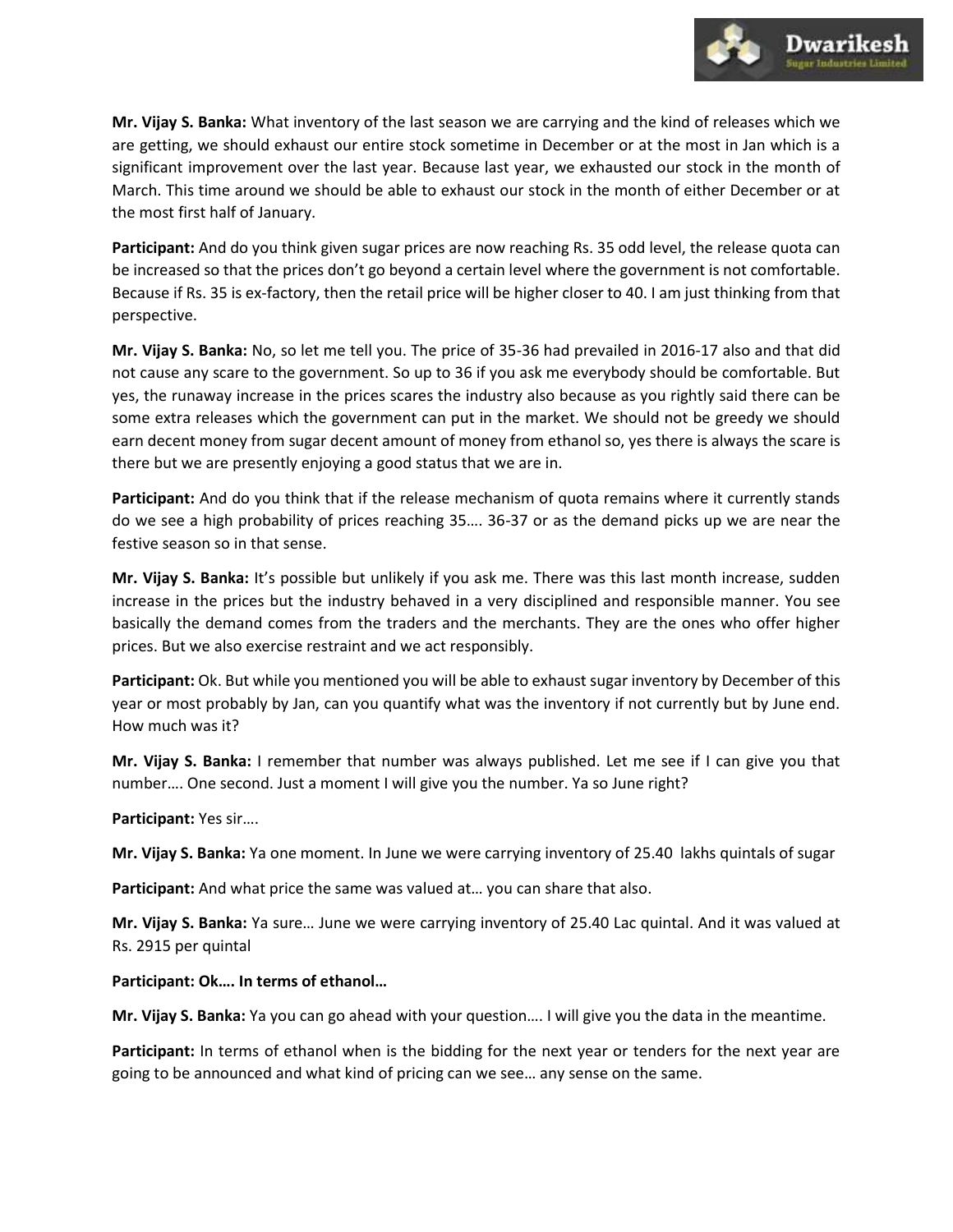

Mr. Vijay S. Banka: Ya... I will tell you we were carrying 25.40 Lac quintals of inventory on 30<sup>th</sup> June which was valued at Rs. 2915. And about ethanol yes the tendering process is an ongoing exercise and even a month ago also some tendering was done and some quantity was offered. But the tendering really happens sometime in October or November. Our sense is that the price of ethanol should go up. Because number one in the ethanol prices they factor for the increase in the FRP which has gone up by Rs. 5 a quintal. And they also factor for the domestic price of sugar which have also seen rising tendencies. So we should see some improvement some increase in ethanol price for season 21-22.

**Participant:** And just for clarification beyond 10% does the automobile requires some changes for blending to go to say from 10 to 15….

**Mr. Vijay S. Banka:** No up to 12% there is really no problem. So beyond 12, already E 12 B 15 notifications have come. So the government's idea is to next 3-4 years progressively take the blending percentage to 20% and see that the sugar sacrifice is more than 6 million tonnes.

**Participant:** OK… thanks…

**Mr. Vijay S. Banka:** Thank you.

Moderator: Anybody else like to ask questions?

**Participant:** Ya Mr. Banka one quick follow up from my side… in terms of our distribution to shareholders we always focus on a certain percentage and then we also had the philosophy of having zero debt…. Of course we have to take certain debt because of the slippage but are we seeing things over the next few years and what kind of distribution as investor one should expect?

**Mr. Vijay S. Banka:** So we are still some distance away from becoming zero debt company. Yes, we have long term debts - One which is the soft loan which the state government gave us of which nearly 50% of that is repaid. I mean 40%-50% of which has been paid. And then we have distillery loan which was taken for our Dwarikesh Nagar unit. So there again 2-3 instalment have been paid. And we are here to avail the new distillery loan which has been sanctioned to us. But anyways even if this new distillery loan will increase our long term debt per se. But if you see collectively our total debt will see a declining tendency. It's already seen a declining tendency between – 2019 -20 and 2020-21. Because we are seeing moderation in our working capital utilization. In fact in the coming years we will see further moderation in our working capital utilization. So overall the debt - If you add up the short term debt as well as the long term debt you will see declining trend.

## **Participant:** And distribution to shareholders?

**Mr. Vijay S. Banka:** Yes… as of now we are sticking to our percentage basis of remunerating our shareholders but yes once our debt moderation is substantial we will we will of course revisit our policy.

## **Participant:** Ok Thanks.

Moderator: Anybody would like to ask any more questions?

**Participant:** On sugar pricing you said that 36-37 government today will be comfortable based on the past experience of 2016-17. Was that correct?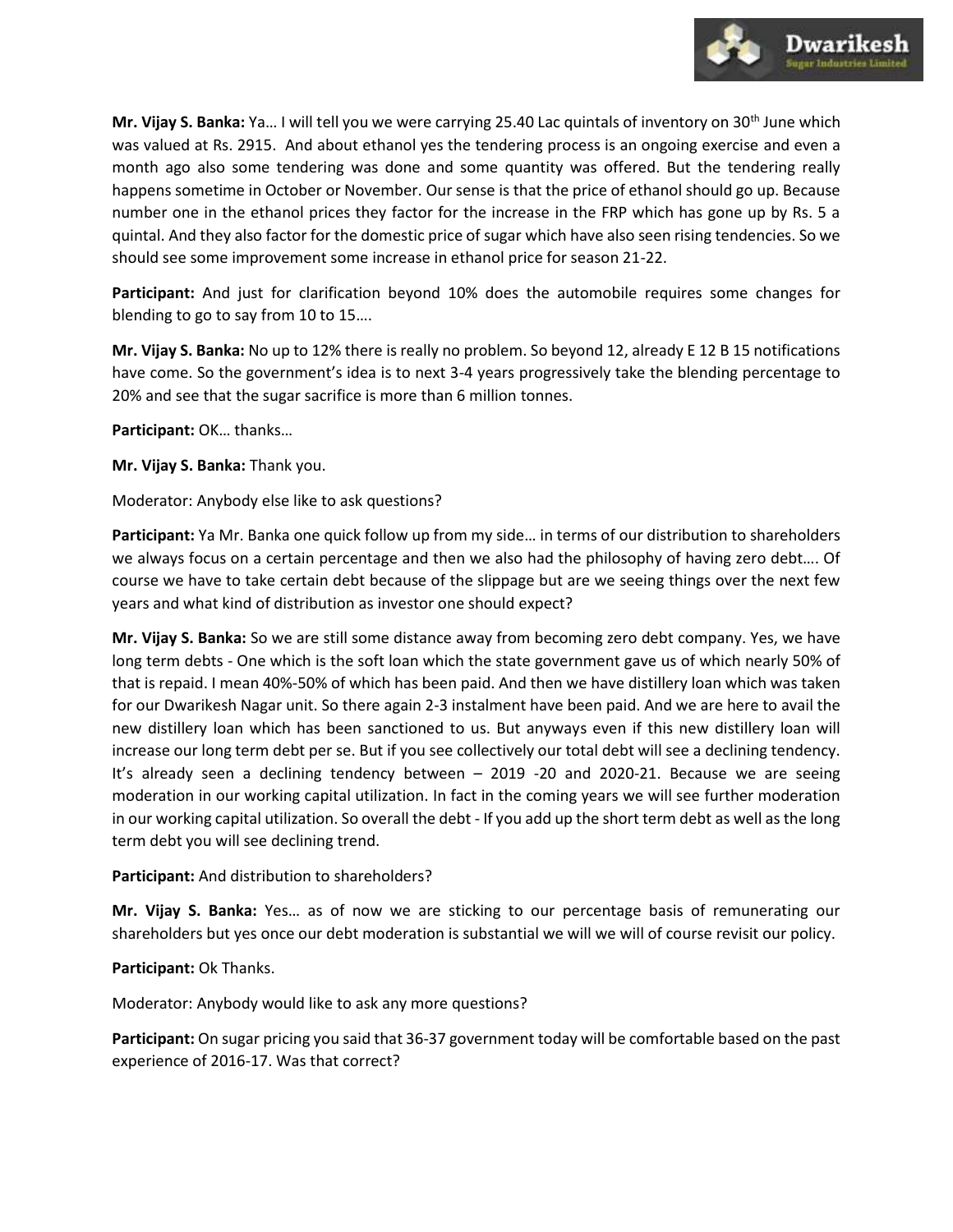

**Mr. Vijay S. Banka:** 36 yes…. 36 was something the government was comfortable in 2016-17. It is only when it started moving towards 37 which is when the government started worrying- There are all these informal chats between the government and the industry, and the need to regulate the prices to moderate the prices is discussed and some cooling down that happens. So this is an ongoing process.

**Participant:** Sure. But since there is this quota mechanism - Can the quota mechanism be totally done away with in order to restrict the price escalation or by when do you see this quota regime to go away?

**Mr. Vijay S. Banka:** No, we still need regulation. We still need quotas to moderate the availability of sugar in the market. Now we have not reached a stage where for example what is the ideal situation when the quotas are not required? When the closing inventory is expected to be around 2 to 3 months of stock. So that's the time when you see neither higher sugar nor lower sugar prices. A win-win situation for all. So we are still suffering from overhang of stock. So I think the quotas are going to continue. We are banking on export of 6 million tonnes. In fact between the last season and this season country has brought down the stock level substantially. And if we export about 6 million tonnes again this season then we will see sugar stock levels being very reasonable. So that perhaps would be the time to do away with the quotas.

**Participant:** Sure till that time we can expect the quotas to continue.

**Mr. Vijay S. Banka:** Ya ya….

**Participant:** Any thoughts on Brazil? How much is your estimate of Brazil production and overall implication on pricing because you said that the prices may moderate from December once the Indian sugar starts crushing.

**Mr. Vijay S. Banka:** No I talked about prices being moderated in Indian domestic market.

**Participant:** Ok, Global prices you expect….

**Mr. Vijay S. Banka:** Global prices we can see some clarity until January, 2022 at least. I don't think until January there is any kind of uncertainties. These prices should prevail.

**Participant:** That means Indian sugar industry can easily…

**Mr. Vijay S. Banka:** Take advantage of the situation and do contracts for export of sugar.

**Mr. Pratik Tholiya:** Right. I will recheck. Anybody would like to ask question.

**Participant:** Ya I have a question. Mr. Banka you know the Indian sugar prices have hardly moved in line with inflation also in last several years. And this time it has gone up slightly higher and you are already very cautious about it. We have a situation here where sugar is going to get diverted to ethanol on a structural basis and we did a call with Nitin Gadkari gung ho on the ethanol blending and ethanol blending is definitely going to diesel also going forward. So he painted an ethanol economy for India. Prime Minister Narendra Modi also mentioned that. So you have an addressable market of supplying ethanol on a structural increasing basis. So it ok for me to assume that sugar prices in India will henceforth go up in line with inflation at least?

**Mr. Vijay S. Banka:** Absolutely.

Participant: So if that is the case.... Currently you say its Rs. 36 and it goes up by say 3-4% every year so that will be good enough for you to make super profit?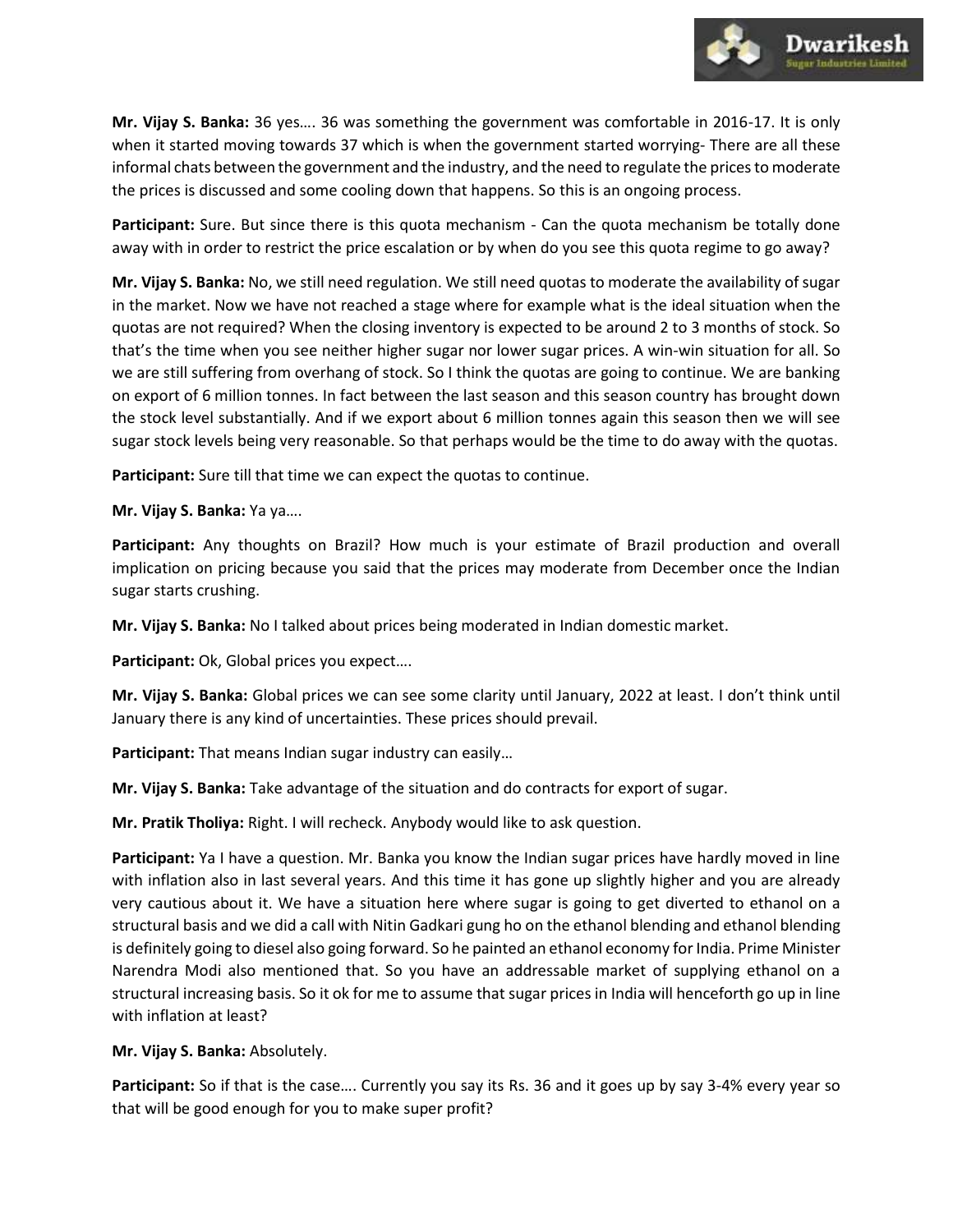

**Mr. Vijay S. Banka:** Ya I hope so sir. Ya Rs. 36 which is presently prevailing is not a sustainable price that we must keep it in mind that this is the price which is perhaps there for a month or so. So if you ask me what is the average realization that a sugar company would have on a full year basis. That would be much lesser than Rs. 36. It could be may be Rs. 33 or it could may be Rs. 34. But yes from thereon reasonable increase in price line with rise in inflation augurs well for the sugar industry.

**Participant:** Globally there was recent article saying that there will be super cycle in sugar because India will divert sugar for ethanol. I saw this article. So global people are so bullish on sugar and you are very cautious.

**Mr. Vijay S. Banka:** It's better to be cautious than to be bullish and then bite the dust sir. It's always better to be cautious. So yes, as I mentioned in my opening remarks, we are here for a structural change in the industry and there is a paradigm change in the way business is being done. Increasingly if you find worldover, food is surplus in all parts of the world. So trend everywhere - be it Europe be it America be it India, India is now catching up as to convert food into energy. So we are also moving in that direction. Here we are making use of sugarcane for making ethanol sacrificing a bit on food production and fulfilling the energy needs of the country. Then again the government also expects that one should use grains other grains other than sugarcane for making ethanol. So we are seeing this replication of trend of sacrifice of food production in favour of energy needs which is already there elsewhere in the world also happening in India.

Participant: Is it fair to say that the outlook for sugar industry has never looked so rosy?

**Mr. Vijay S. Banka:** Ya it's pretty much good…. Pretty…..

**Participant:** That's what I wanted to hear from you.

**Mr. Vijay S. Banka:** Pretty much good sir.

**Participant:** Thank you.

**Mr. Vijay S. Banka:** Ya thank you sir.

**Mr. Pratik Tholiya:** Anybody else…. Has any more questions?

**Mr. Pratik Tholiya:** Just wanted your thought on the Maharashtra sugar industry…. I think in today's newspaper… I know your company has their production in UP but you are the only company which has a head office in Mumbai. Since you are based in Maharashtra if you could just share your thoughts on the way you look at the Maharashtra industry. There are lot of news articles saying that Maharashtra industry still under a lot of stress and most of the companies are still making losses. So despite all the ethanol story and gung ho that we are talking about. So any thoughts on what's really ailing in Maharashtra and you expect therefore the government can increase the MSPs this year which has not increased since last two years?

**Mr. Vijay S. Banka:** Maharashtra… I think the problem with Maharashtra sugar industry is the size. Basically the average plant size of Maharashtra sugar mills is lower than it is in UP. So size is one thing. Secondly, they are all in co-operative sector. So it will be unfair for me to comment anything on their working but it's a fact that private sector manages the industry better than what the co-operative sector manages. In Maharashtra you have for example Dalmia Sugar Mills who have plants in Maharashtra. Now